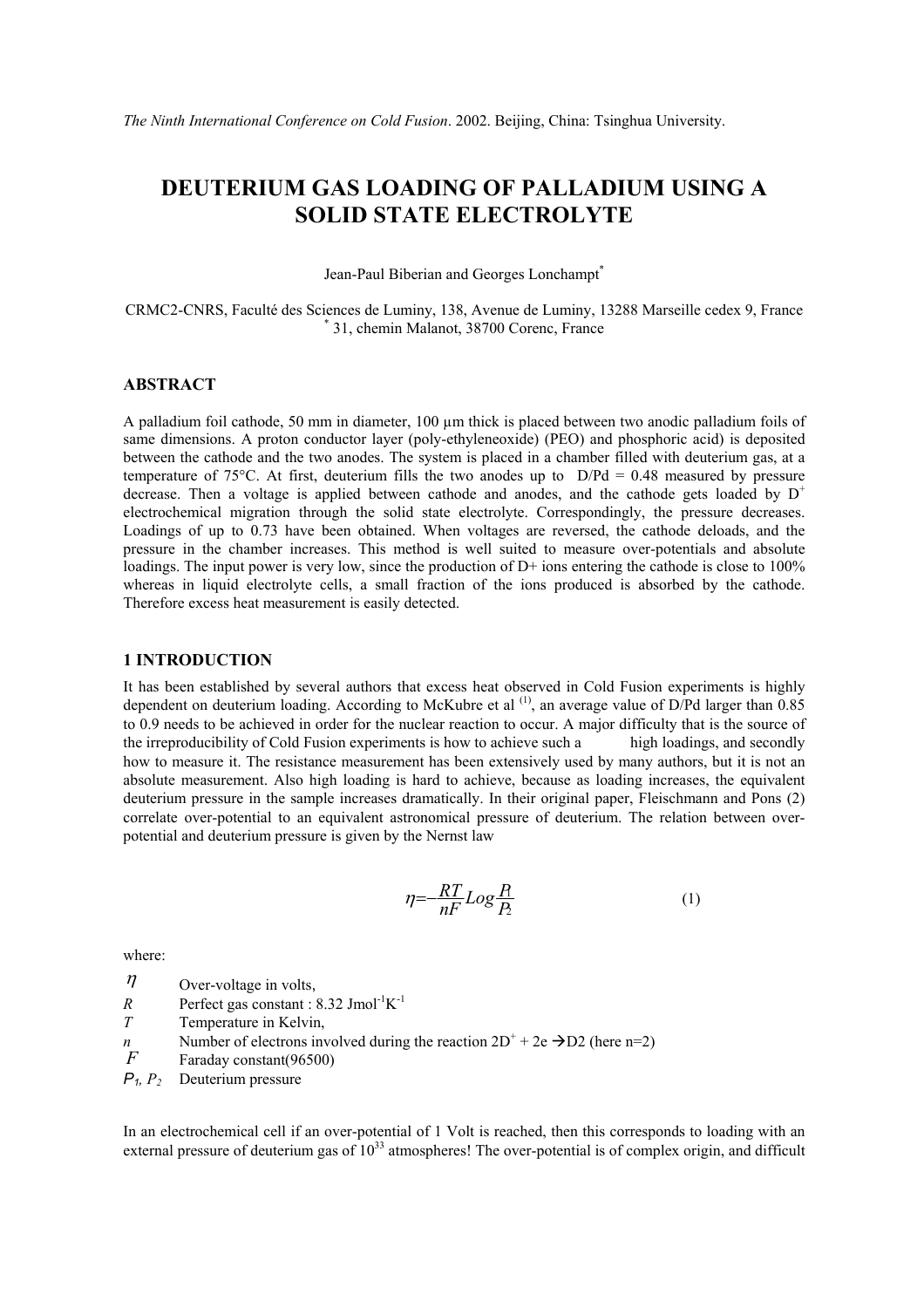to measure. So far most Cold Fusion experiments have been performed with a water electrolyte, and atomic deuterium at the cathode is produced by dissociation of heavy water. A fraction of which dissolves in the palladium cathode. Therefore a large quantity of power is wasted, and makes excess heat measurements less reliable, since the total enthalpy measured is the sum of the input power and the anomalous heat produced. A large input power decreases the precision of excess heat measurement.

#### **2. EXPERIMENTAL SET UP**

Figure 1 gives a description of the experimental set up. A palladium foil cathode 50 mm in diameter 100  $\mu$ m thick is positioned between two anodes of similar dimensions. A solid state electrolyte is placed between the anodes and the cathode. The electrolyte is poly (ethylene oxide) (PEO) containing deuteriated phosphoric acid. It is a deuteron conductor.



Figure 1

This electrolyte is used in lithium batteries, and operate between 70 °C and 120 °C. The PEO solvates the phosphoric acid making the  $D^+$  ions mobile.



Figure 2 shows a schematic of the electrolytic cell, it is



Figure 3 shows the calorimeter set up. The cell is placed in a  $100x60x60$  cm<sup>3</sup> insulated box.. The temperature inside the box is maintained constant by a water heated radiator placed inside the box. The room in which the experiment is placed is regulated within  $+/- 0.5$  K. The cell is at the center of a  $40x40x40$  cm3 box filled with polystyrene insulator. Temperatures are measured with calibrated thermistors at the top and bottom of the cell, and at the top and bottom of the insulating box.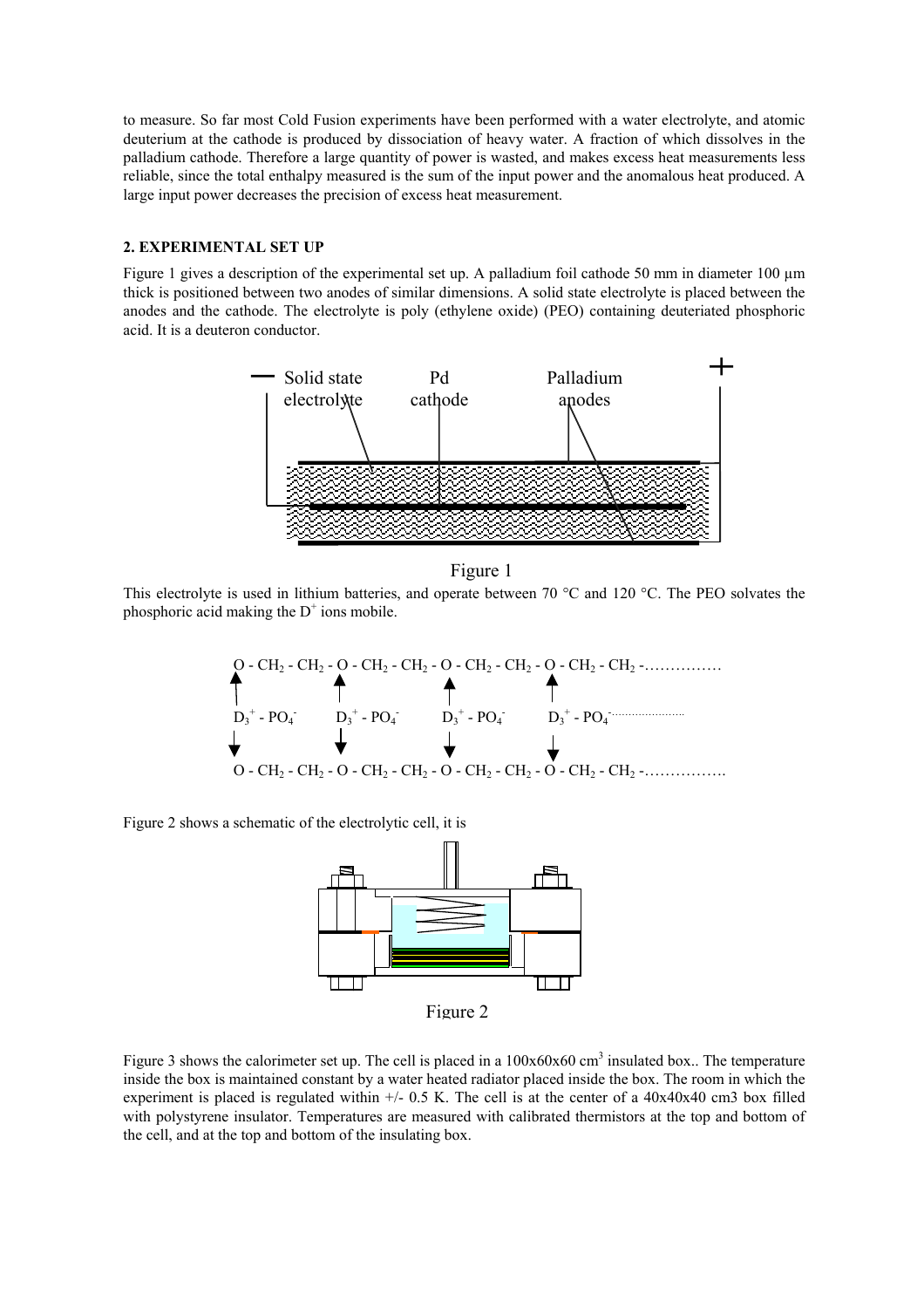Calibrations have been made with a resistor, and the calibration is 20 K/W. A temperature rise of 0.02 K corresponds therefore to an input power in the cell of 1 mW. This is the actual precision of the calorimeter.



#### **3 EXPERIMENTAL**

The principle of operation is the following:

- At the anodes: the D<sub>2</sub> gas diffuses in the anodic palladium as D, at the interface with PEO D $\rightarrow$  D<sup>+</sup> + e<sup>-</sup>
- Inside the PEO electrolyte, the  $D^+$  ions migrate under the action of the electric field
- At the cathode,  $D^+ + e^- \rightarrow D$ , and diffuses inside the cathodic palladium.

Therefore as a result, during electrolysis, the deuterium is transferred from the external tank inside the palladium cathode. The operation is performed at constant voltage. As the cathode loads up, its potential increases, and the current decreases. Ideally, if there is no deuterium recombination at the cathode surface, the current should drop to zero when the electrochemical potential of the cathode equals the applied voltage. As the cathode gets loaded a double layer forms near the cathodic surfaces.

Figure 4 shows a potential diagram of the voltage between anodes and cathode when an external voltage of 1 Volt is applied. The vertical section of the potential curve corresponds to the double layer at the cathode formed by D+ ions at the surface of the palladium and electrons inside the palladium. The inclined lines are produced by the Ohmic resistance of the electrolyte.

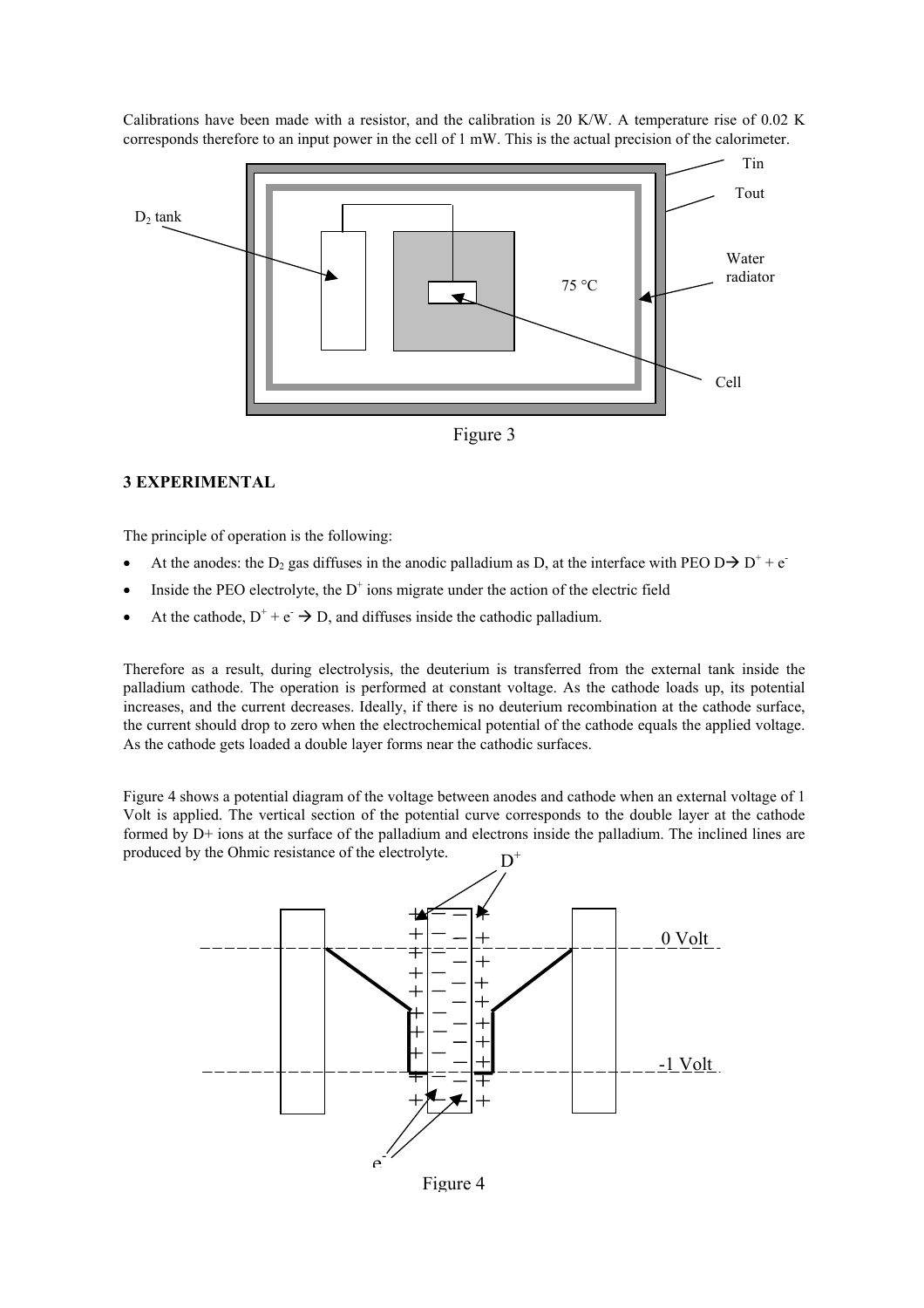## **4 EXPERIMENTAL RESULTS 4.1 LOADING**

The experiment described here has been conducted at a temperature of 75°C. The proton conductor thickness being 400 µm. Figure 5 shows the pressure variation versus time, as well as the temperature increase at the top of the cell.. One observes two sections: a fast pressure drop from 786 to 618 Torr corresponding to the absorption of deuterium in the anodes, and a slower pressure decrease, corresponding to absorption in the anodes and the cathode. Part of the pressure drop in this second section is due to the absorption of deuterium gas directly in the cathode, and part due to the electrical loading This indicates that the PEO is not completely sealed, and that some deuterium molecules pass through the PEO and are absorbed by the cathode. At maximum loading  $D/Pd = 0.48$  in the anodes, and  $D/Pd = 0.73$  in the cathode.

#### **4.2 HEAT OF ABSORPTION**

Our heat calibration: 20 K/Watt is applied to calculate the heat of absorption of deuterium in palladium by integration of the temperature curve during the first stage of loading. The calculated value is 9500 +/- 500 cal/mole  $D_2$ . This value is slightly larger than the literature one, 8100 +/- 150 cal/mole  $D_2$  measured on powdered palladium. The difference might be due to the fact than on metal particles a surface effect decreases the absorption energy.

Also, the pressure decrease versus time is in agreement with a diffusion coefficient in the  $10^{-7}$  cm<sup>2</sup> s<sup>-1</sup> range.



Figure 5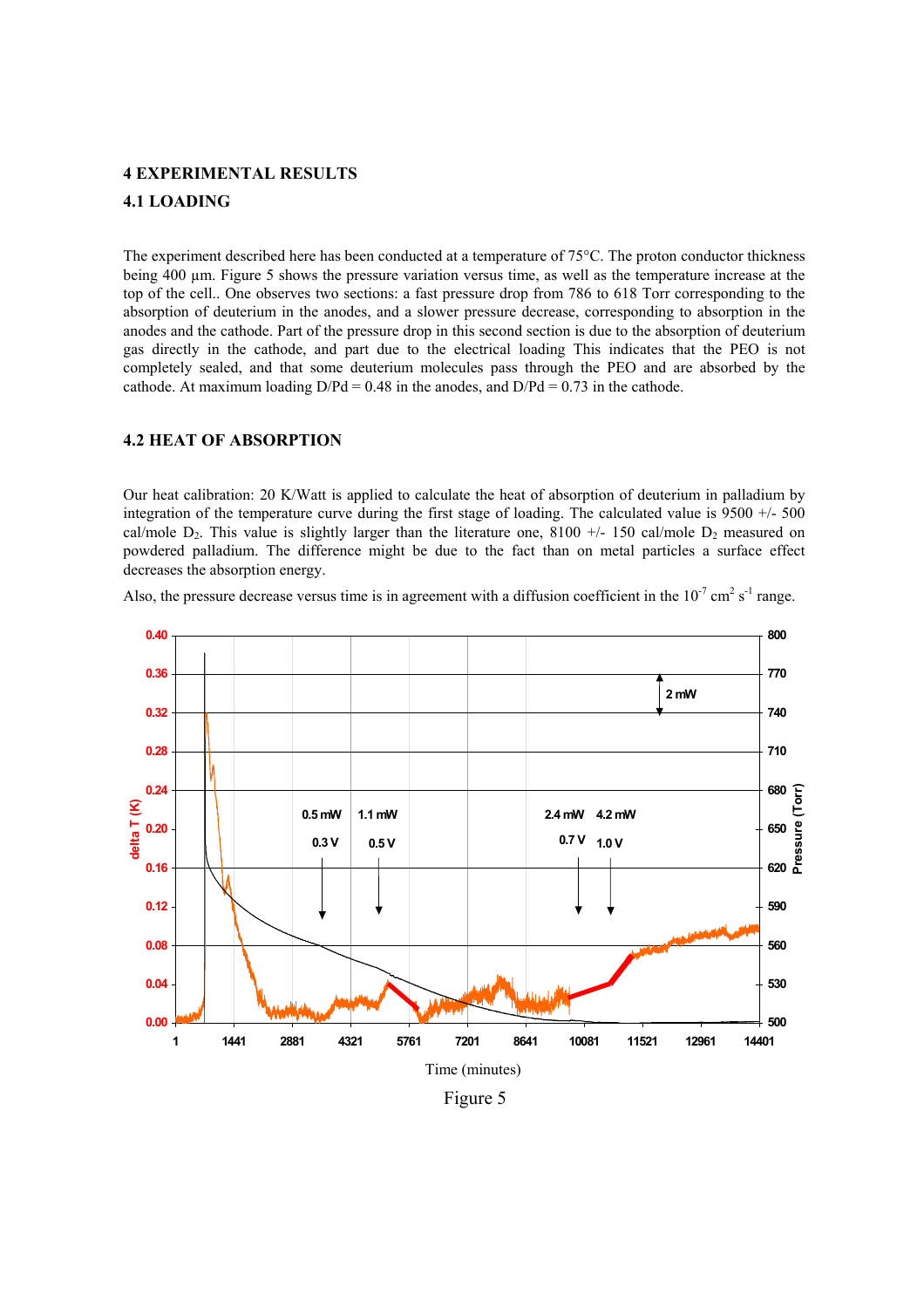#### **4.4 – DOUBLE LAYER**

At 1 Volt potential, we have measured the resistivity by adding an AC voltage to the DC current, The resistivity varies from 500  $\Omega$  at 10 Hz to 214  $\Omega$  at 20 kHz. We can deduce from this that the circuit is equivalent to a resistor **R** in series with a capacitor **C**, with the following values:

$$
R = 210 \Omega \quad \text{and} \quad C = 27 \mu F
$$

The DC current being 2.32 mA at 1 Volt, we can deduce that the over-voltage

 $n = 510$  mV

This calculation of η is in agreement with the open-circuit voltage 400 mV measured on an oscilloscope when the circuit is suddenly opened.

If we consider the double layer as a capacitor **C**, with charge **Q** and a voltage η, we can deduce:

 $Q = 1.4 \, 10^{-5}$  C, and 1.3  $10^{13}$  D+/cm<sup>2</sup>

#### **4.5 – DELOADING**

When voltages are reversed, the cathode becomes anodic and deloads. On several occasions we have been able to repeat the cycles several times. This is another method for measuring the D/Pd ratio in the cathode.

#### **4.6 – EXCESS HEAT**

So far we have not observed any excess heat. However in previous experiments with a much less accurate calorimeter we have observed temperature anomalies that we wish to confirm with this new system.

#### **5- CONCLUSION**

We have developed a new technique for loading deuterium in palladium. Using a proton conductor, it is possible to measure with precision deuterium loading in the cathode. Our calorimetry has a sensitivity of 1 mW, and therefore is capable of measuring even small excess heat production. We have determined the heat of absorption of deuterium in palladium  $9500 +/- 500$  cal/mole  $D_2$ . We are now presently working in improving the system to detect any anomalous excess heat production.

#### **ACKNOWLEDGMENTS**

The authors acknowledge Professor L. Bonnetain for his help in discussing the various aspects of electrochemistry.